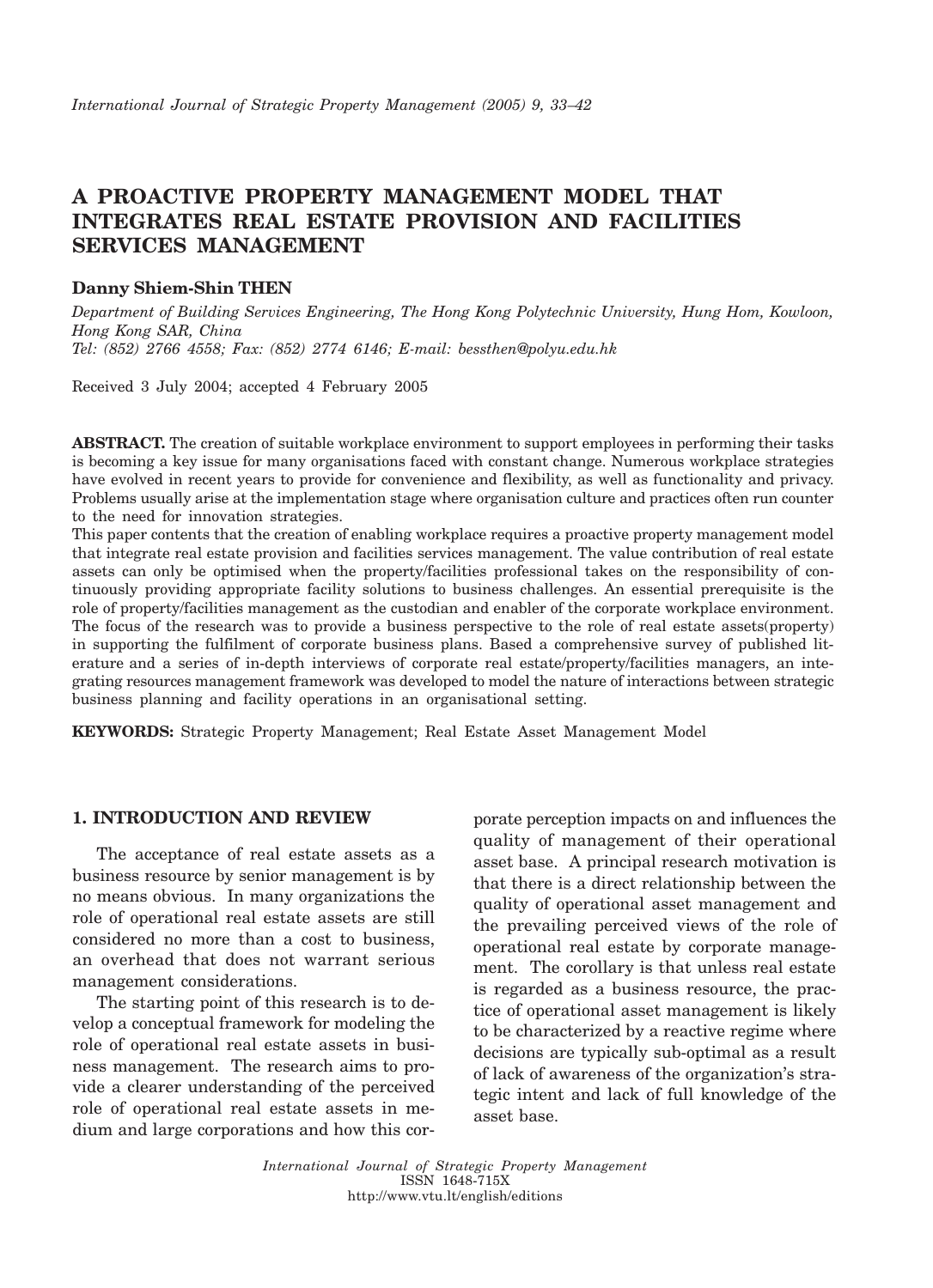The review of literature traced the evolving role of operational real estate assets and their management practices against a background of rapid technological change and changing emphasis in management thinking about how best to manage business resources in the fulfillment of corporate objectives. The literature review covered the period from the beginning of the 1980s to the mid 1990s, which saw major fluctuations in the real estate market and rapid growth accompanied by structural changes in the supply side of the facilities management market in North American and in U.K. The same period also saw a prolonged depressed market in the economies of North America and Western Europe which had the impact of intensifying competition on a global scale. One of the consequences of the intense competition is the scrutiny on costs of running a business.

In summary, the literature review highlighted three emerging themes which influenced the research direction:

- The need to link real estate/facilities decisions to corporate strategy. (Zeckhauser and Silverman, 1983; Veale, 1989; Avis, Gibson and Watts, 1989; Wilson, 1991, Arthur Anderson, 1993; Nourse and Roulac, 1993).
- The need to proactively manage functional (physical) space as a business resource. (Lloyd, 1992; Joroff, Lauargand, Lambert & Becker, 1993; Then, 1994, Apgar & Bell, 1995; Gallup, 1996).
- The need to incorporate real estate (physical asset) requirements into an integrated business resource management model. (Apgar, 1993; IDRF, 1993; Kimmel, 1993; Sracel, 1994; Then, 1994; Pertz, 1995; The Henley Centre, 1996).

In the context of this study the scope of Real Estate Asset Management (REAM) embraces two principal areas of management of the corporate physical assets: *facilities provision* (that is, the provision and management of real estate operational assets to house the core business activities) and facilities services management (that is, the provision of facilities-related support services required for the proper functioning of the working environment within the corporate real estate portfolio). The role of REAM in the context of business management is to ensure the timely supply of appropriate, fully serviced, functional space, as a supporting business resource required for the fulfillment of business objectives.

A qualitative approach has been adopted as the principal research method based on case study interviews and supplemented by questionnaire surveys in respondent organisations. The study is supported by a comprehensive survey of published literature and a series of in-depth interviews. An integrating resources management framework was developed to model the nature of interactions between strategic business planning and operational asset management within an organizational setting.

The proposed framework is grounded on a clear understanding of the nature and demands of core business requirements, from which the needs of real estate and facilities provisions will flow, as an integral process of managing all business resources towards the fulfillment of corporate objective and targets.

# 2. REQUIREMENTS OF AN **INTEGRATED PROACTIVE MANAGEMENT FRAMEWORK**

In order to achieve the much-needed alignment between business strategic direction, organizational structure, work processes and the enabling physical environment. an organization's strategic intent must clearly reflect the facilities dimensions in its strategic business plans. Proactive management of the corporate real estate resource demands clear strategic direction from senior management and clear measurable deliverables from operational management. The practice of facilities management has gradually matured in recent years. The initial preoccupation with tasks and functions has given way to an emphasis on processes and their management. More recently,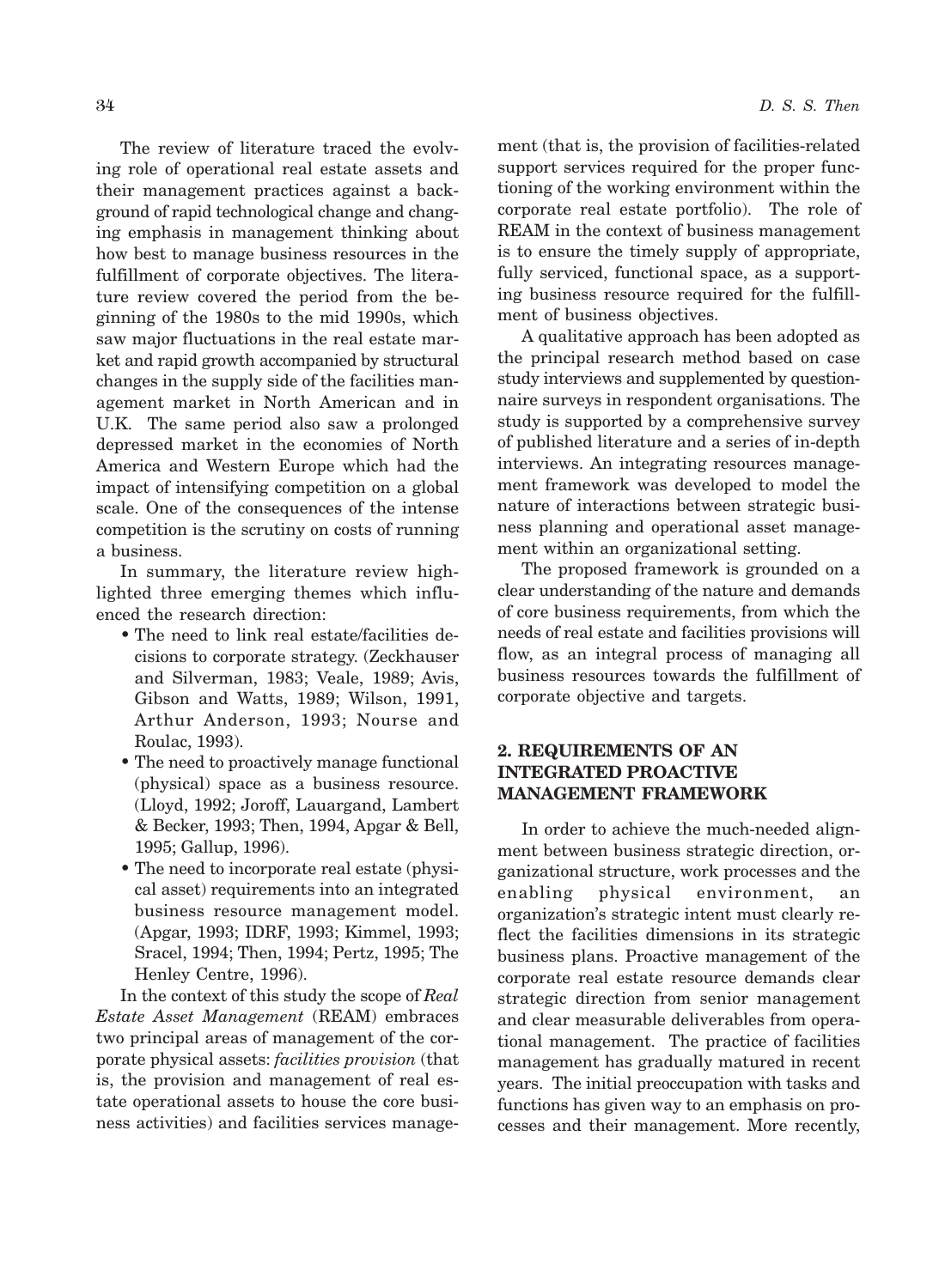A Proactive Property Management Model that Integrates Real Estate Provision and Facilities Services 35 Management

the shifts has been towards resources integration with the emphasis on provision of enabling working environment where the issues of people, processes and property are elements of the same problem seeking a common solution. (Then, S.S., 1999)

An integrated resources management framework spells dramatic shifts in competencies for both the demand side (purchasers of facilities) and services) and the supply side (suppliers and service contractors). The trend towards organizational 'downsizing' and 'outsourcing' collectively imposed an onus on many organisations to seriously review their internal competencies necessary for managing the 'new era of choices and flexibility'.

A proactive management model of the corporate real estate resource necessitates constant two-way dialogue: from strategic management - the strategic intentions and direction of where the company is going; from operational management - the best way of achieving the desired outcomes in resource terms and their ongoing management. The conceptual framework that justifies the need for a constant dialogue between strategic management and operational asset management is illustrated in Figure 1.

Figure 1 illustrates the use of the Strategic Facilities Brief (SFB) and the Service Levels *Brief* (SLB) as instruments for promoting and maintaining this crucial interface between strategic management decisions and operational management decisions.

The external environment impinges on both the core business performance (demand) as well as the facilities support services delivery strategy (supply). Figure 2 illustrates a framework for considering the various factors that impact on the output from the Strategic Facilities Brief and Service Levels Brief. The enabling work*place environment* within an organization is an outcome of the response to two sets of variables within an organisation: real estate variables and facilities services variables.



Figure 1. Justification for REAM as an Integrating Mechanism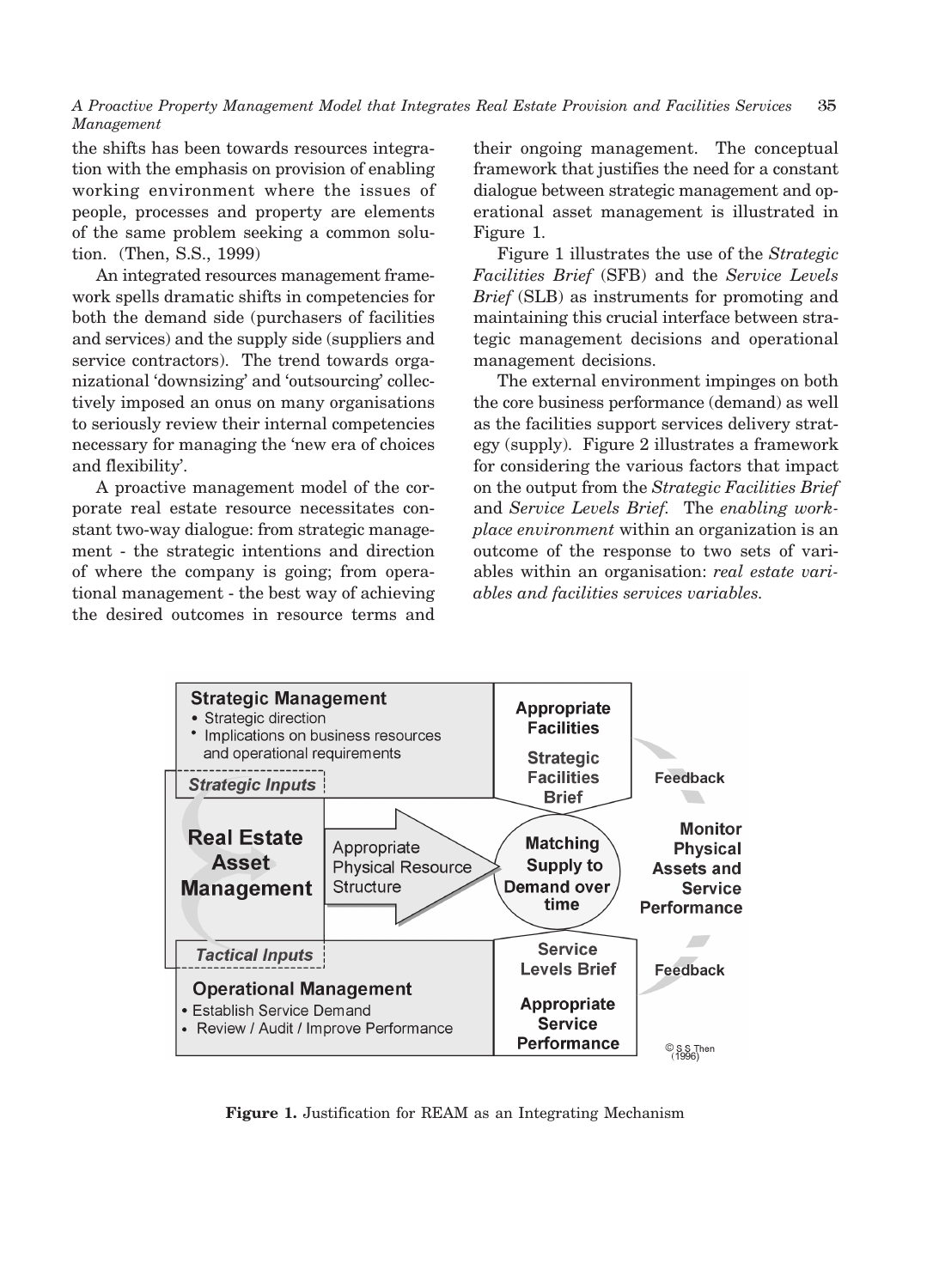

Figure 2. REAM as managing the enabling workplace environment

In deriving the variables that are ultimately reflected in the quality of the enabling working environment, evaluations are carried out at three cascading levels: (I) external market environment, (ii) organizational response, and (iii) key demand and supply factors.

The common denominator is the need to constantly adjust to a next 'steady state,' in response to external factors. The goal is to provide an enabling workplace environment that supports the achievement of the corporate goals, whatever the final product(s) or services.

Within the domain of Strategic Facilities Brief (SFB), the strategic management concerns are with managing mismatch between demand and supply as a response to the dynamic market environment within which the organization operates. The primary concerns of REAM within SFB are with decisions relating to asset ownership and asset management.

The SFB defines the operational needs emanating from the organization's business plans. The principal purpose of SFB is to define a

corporate guide that outlines key facilities attributes and physical service performance criteria required to fulfill the organization's objectives as dictated by the business plans.

The scope of the SFB will be influenced by the following factors:

- nature of business.
- site selection attributes,
- need for flexibility,
- proneness to technological change,
- corporate view of role of property and support services,
- resource commitment and affordability.

Within the domain of SFB, the response to the market factors can be considered by examining three main aspects, which influence or have an impact on the existing real estate portfolio:

1. Corporate culture: This is concerned with organizational variables that are embedded in the organization culture, from the setting of corporate visions and missions, to perceptions of the roles of business resources. In terms of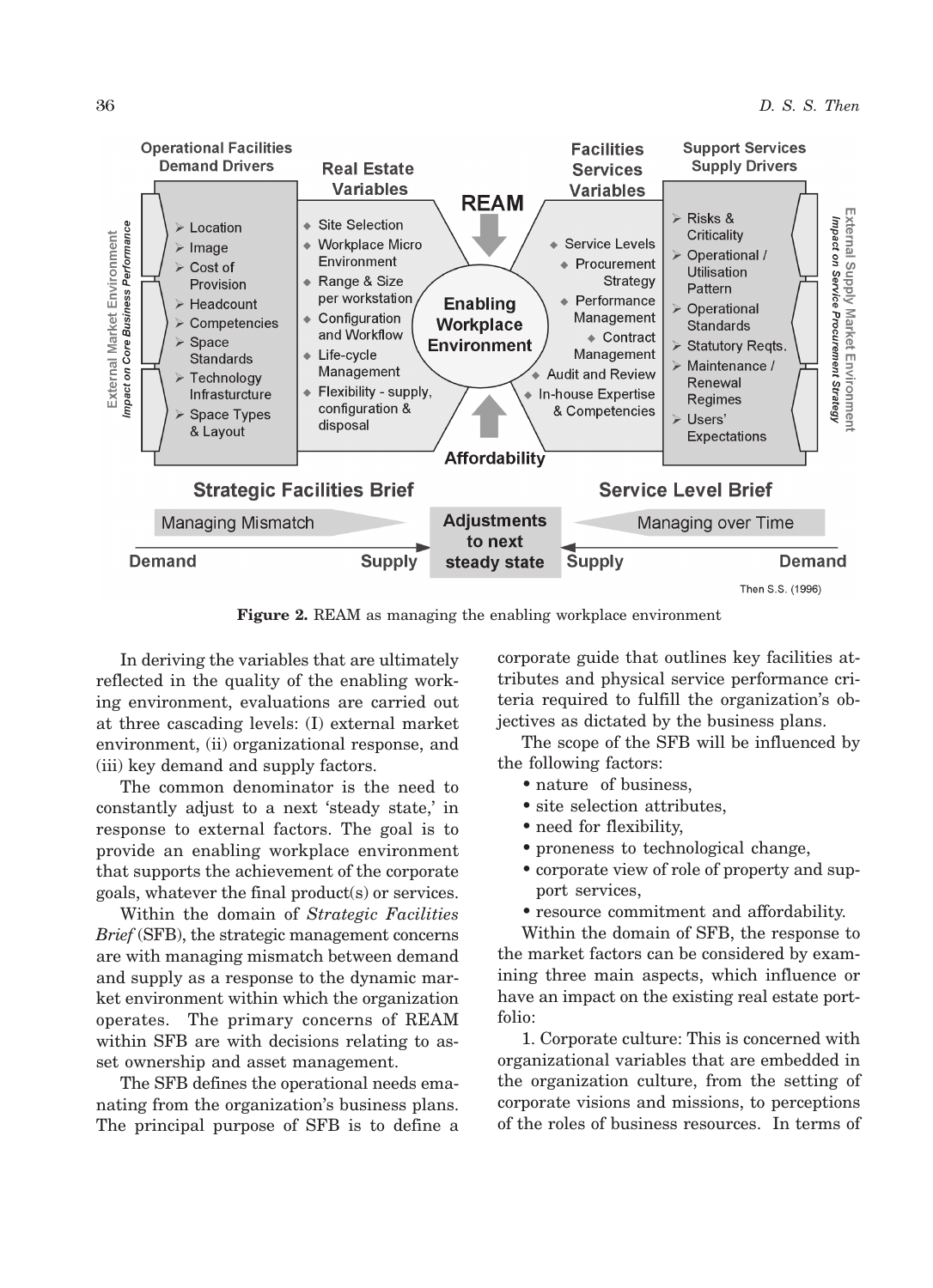the corporate real estate asset base, this involves the setting of strategic guidelines and key parameters for the facilities provision and service expectations.

2. Business units' projection: This is concerned with ascertaining likely changes in output levels in line with the strategic business plans. In facilities terms, the demand variables relate to delivery time-scales, facilities operational requirements and projected manpower levels.

3. Type of facilities support: This is concerned with identifying the nature and scope of facilities provision in terms of fitness for purpose in meeting anticipating demand as a consequent of strategic business plans. Apart from the likely utilization pattern, the outcome of the enabling working environment for an organization will be influenced increasingly by parameters which determine how the workplace spaces are configured and designed to support the work tasks.

The strategies adopted in response to the market factors are then translated into opera*tional facilities demand drivers* at the intermediate level, which will in turn determine the appropriate real estate variables for the business it is supporting. The real estate variables represent the output of the domain of SFP. The variables listed represent the strategic parameters that govern the facilities provision from demand initiation through to the supply of the appropriate functional space (i.e. from Demand to Supply). At any point in time, the relative weightings given to the real estate variables identified will influence the emerging supporting facilities strategies.

Within the Service Level Brief (SLB) domain, the management concerns are with managing the existing property assets over time; with the emphasis on meeting operational and users' requirements within agreed parameters of service and financial limits. The primary concerns of REAM within SLB are with decisions relating to minimizing risks of disruption and service management.

The SLB represents the definition of accept-

able environmental performance levels in respect of the physical asset base and support services requirements as defined by the SFB. The principal purpose of the SLB is to define and quantify the appropriate support services and their performance within the physical working environment supporting the activities of the core business.

The scope of SLB will be dictated by the following criteria:

- minimising risk exposure within the workplace:
- serviceability of the physical asset base;
- protecting the asset worth;
- promoting a conducive workplace environment:
- procurement strategy;
- costs and affordability.

Within the domain of SLB, the response to corporate strategic plans can be considered by examining three main aspects which influence or have an impact on the service delivery and performance to the working environment within the operational real estate portfolio:

1. Corporate culture: In the same way that the corporate culture will influence the internal and external image of the company in its physical assets, it will also dictate the service expectations of the facilities support services. In terms of facilities service provision this involves the setting of service guidelines in line with business units' requirements and affordability.

2. Services / Utilities provision: This is concerned with parameters which define the scope and range of services needed to support the business operational tasks. In terms of service demand and procurement evaluations, a clear understanding of internal demand profiles and criticality must be supplemented by knowledge of external supply market offerings.

3. Workplace management: This is concerned with issues relating to facilitating the work tasks within the workplace environment by appropriate space configurations and settings with the necessary information technology and communication infrastructure. Planning for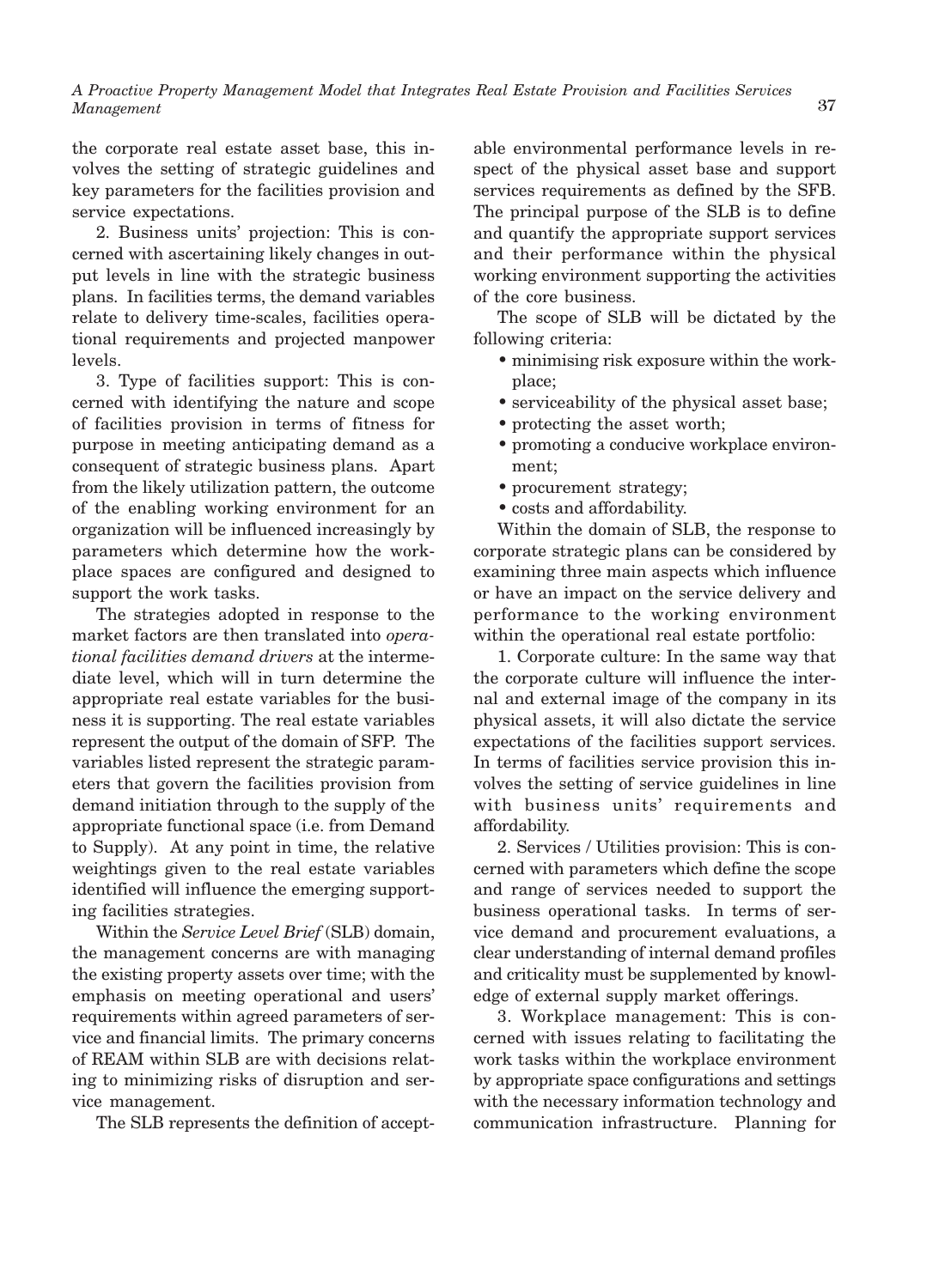flexibility to support project teams being seen as increasingly essential element.

A key factor in the dialogue between SFB and SLB is the significance placed by senior management on the capability of options evaluation or having alternative 'strategic scenarios' against possible business outcomes. The dominant concept of REAM is to provide an informed *interface* between strategic business planning and operational asset management via SFB and SLB. REAM takes as its inputs - the business response to the changing market factors, the processes of evolving the most appropriate supporting facilities strategies in support of the new strategic direction, and as outputs - action plans for adjusting the existing asset base to a next 'steady state'.

The preceding discussions described the convergence of real estate variables and facilities services variables leading to the creation of the appropriate enabling workplace environment as an outcome of REAM in an organization setting. The range of factors to be considered clearly demonstrates the need for an integrated management process.

It is clear from the above, that the development of SFB and SLB involves participation and inputs from strategic business planning and operational asset management in terms of staff involvements. The effectiveness of REAM relies on the regular flow of information: localised information built up from the bottom of the operational structure, and business information brought down from the core business end of the organization.

# **3. DEVELOPMENT OF PROACTIVE MANAGEMENT MODEL FOR REAM**

These following models are presented as concepts to explain the context, causes and implications in the practice of Real Estate Asset Management (REAM).

A traditional reactive management model for the practice of REAM is presented as the starting point of theory generation for an integrated proactive model. (Figure 3) The traditional reactive model is essentially a budget-driven approach; whereas the proactive model relies on a process-driven approach guided by clear articulation of facilities and service demand via the SFB and SLB.

The acknowledgment of a shift in emphasis, from fulfilling transactions on demand under the traditional reactive approach, to a process-driven management approach is fundamental in justifying and defining the emerging role and scope of REAM.

The realisation of an integrated approach necessitates a formal planning framework that must cater for the cultural, procedural and existing knowledge base of the particular organisation. Ultimately, the practice of REAM is concerned with the delivery of an enabling workplace environment - the optimum functional space that supports the business processes and human resources.

Figure 4 illustrates a flowchart of an integrated resource management framework for REAM, summarizing the main components, their relationships as well as input variables and outputs from the integrated management process. The overriding driver for the proposed framework is matching supply to projected demand as a continuous response to the organization's strategic business initiatives. In this respect, the Supporting Facilities Strategies, the Supporting Asset Strategies and the Supporting Facilities Service Strategies can be viewed as cascading from the top down, whilst the performance feedback loop operates from bottom-up.

The need to improve the communication interfaces between strategic business planning and operational asset management resulted in a model proposition for REAM comprising of four related components comprising; Strategic Facilities Planning, Strategic Asset Management, Facilities Service Management, and Asset Maintenance Management.

In the main, two main categories of roles are discernible from the range of activities associated with REAM:

1. "Real Estate Provision" - activities related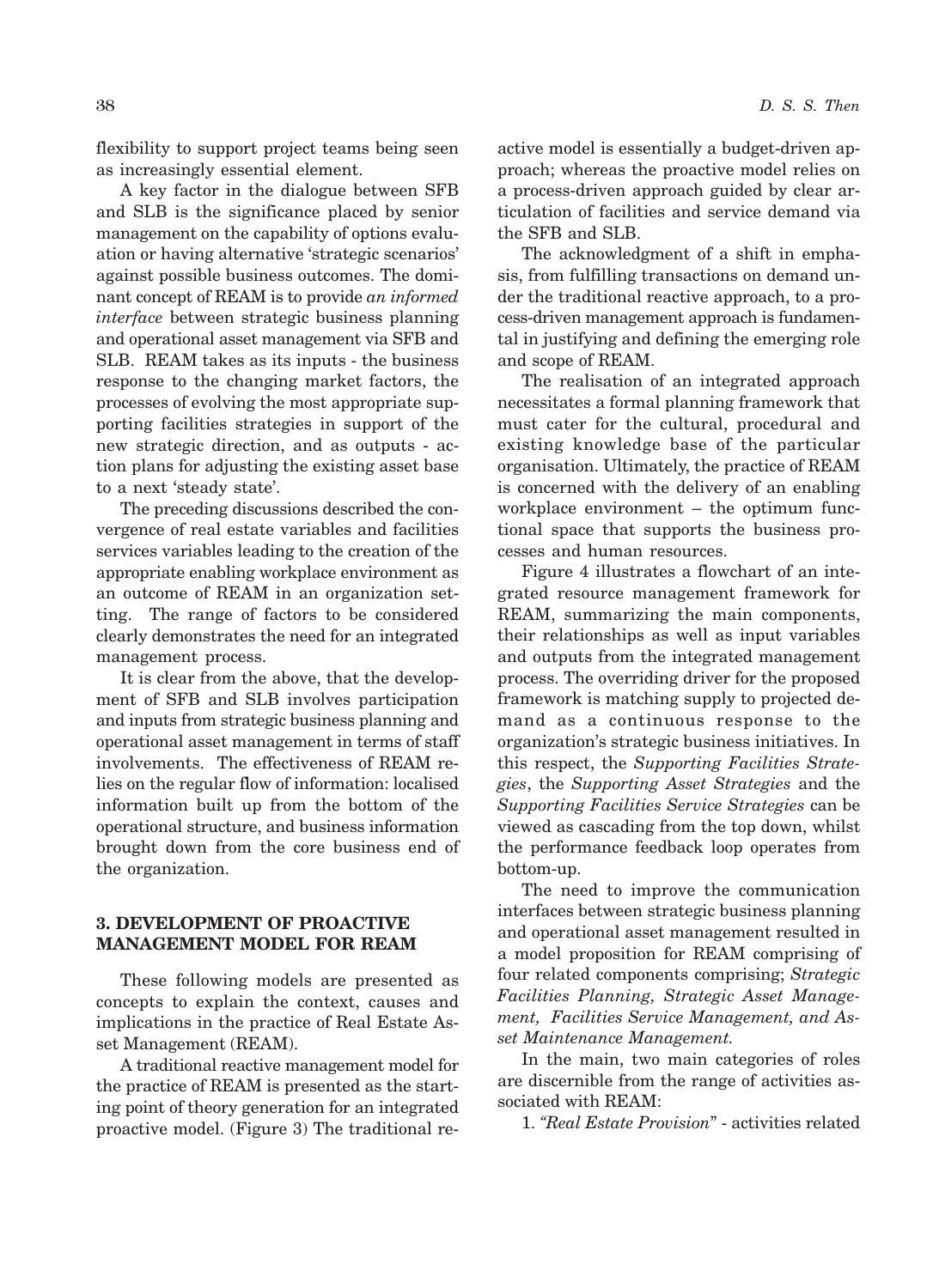to the role of providing the appropriate buildings (i.e. the corporate operational asset base measured in terms of functional space) required by the organization to carry out its core business activities. Real Estate Provision includes the two strategic components of Strategic Facilities Planning and Strategic Asset Manage*ment* which are impacted by core business drivers.

2. "Facilities Support Services Management" - activities related to the role of the ongoing management and servicing of buildings in use (i.e. the workplace environment). This includes the two operational components of Facilities Service Management, and Asset Maintenance Management, which are primarily governed by affordability drivers.

Successful resources management should consider these two facets as one overall issue. The dynamic feedback and feed forward loops ensures capabilities of the model framework to review strategic relevance against the competitive realities of the business environment within which it operates, as well as, *measuring* operational management performance against best practice externally. The business imperative from a resources management perspective is to align the appropriate supporting strategies to the current corporate strategy.





Figure 3. Comparison of Reactive and Proactive Models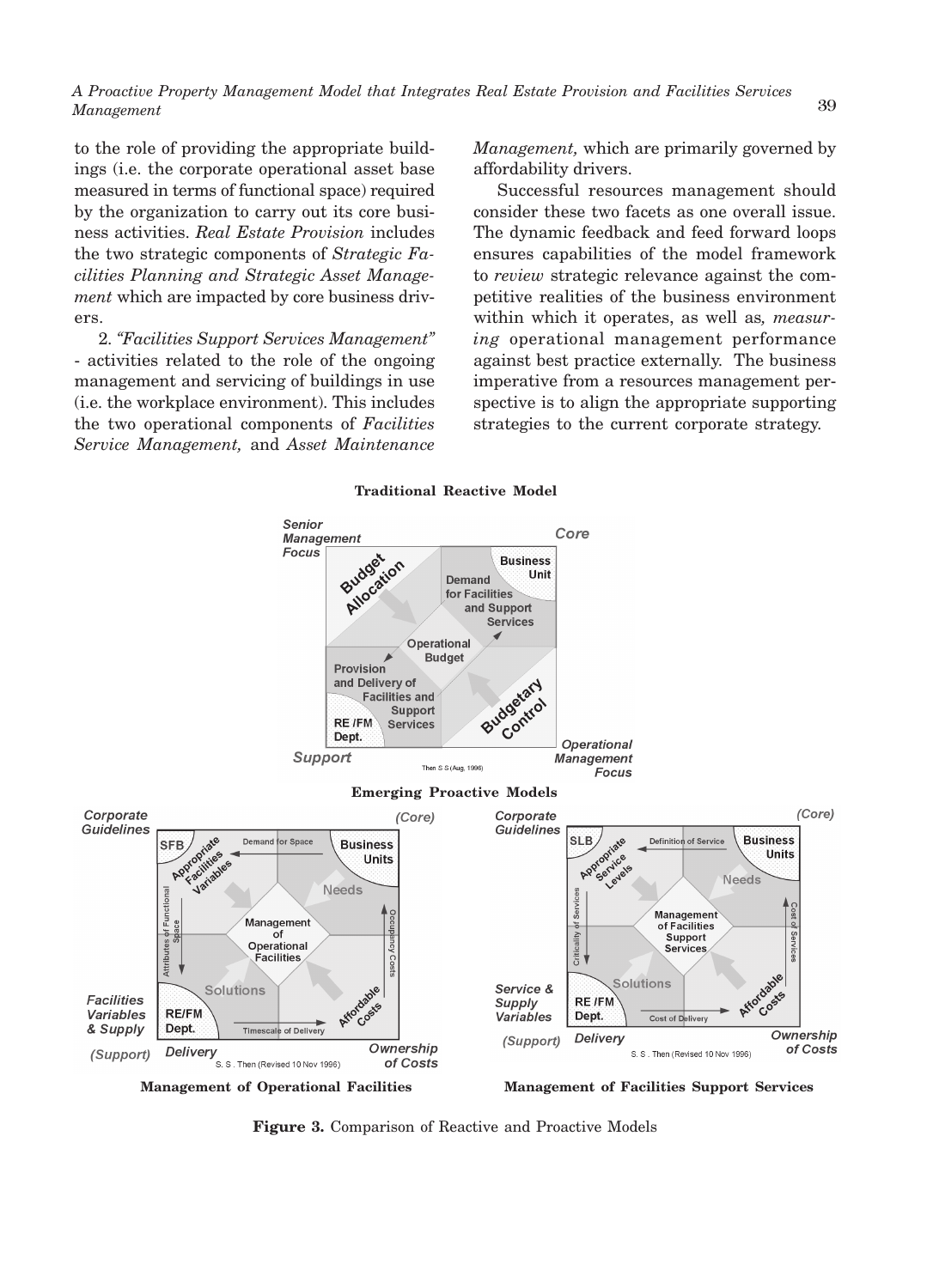

Figure 4. An Integrated Resource Management Framework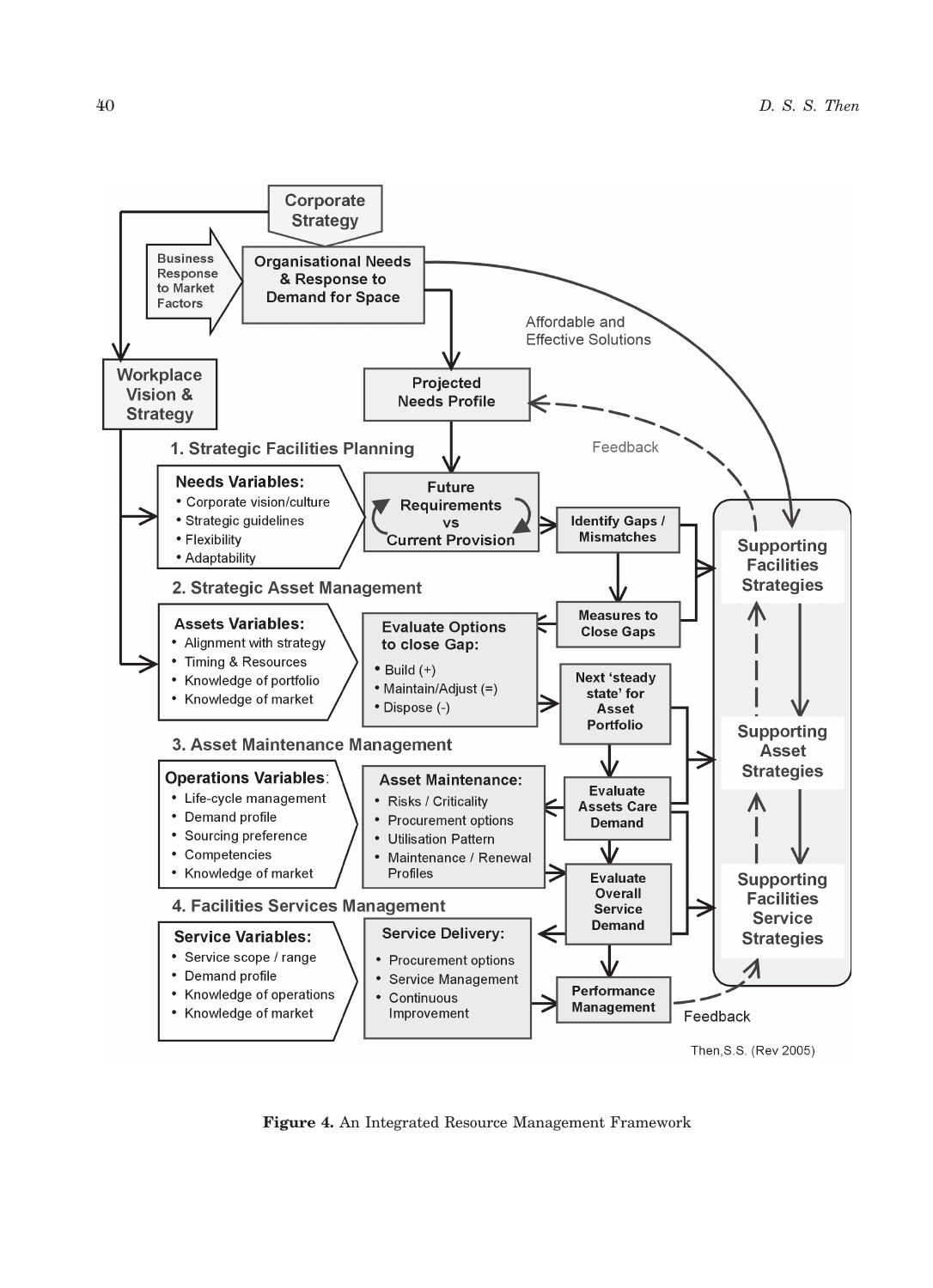The raison de for REAM is to meet the business challenges that confront the organisation it is supporting, as an enabler in the first instance. In the long term, a more sustainable role must be to build upon an aspiration to continuously add value by providing appropriate and innovative 'facilities solutions' to business challenges through the skilful manipulation of all business resources - the optimum balance between people, physical assets and technology.

# **4. CONCLUSIONS**

The emphasis on appropriateness and affordability in space demand and facilities support services, calls for a management approach that is underpinned by a clear understanding of the drivers of business demands and the processes that meet the business requirements.

This study was initiated on the premise that the role of the operational real estate assets represents an increasingly important component of business resources in the overall management of corporate success. A common theme that emerged from the literature survey, the case studies, and the validation exercise carried out is the prevailing perception or attitude of the role of operational assets held by senior management, and the profound impact it had on the practice of property asset management in an organization. This perception is fundamental in that it is always the prerogative of senior management to allocate resources to the various functional divisions within the organization.

It is important to acknowledge that almost all strategic business decisions has a real estate/facilities dimension, the crucial question is, to what extent are such implications thoroughly evaluated, articulated and presented at senior management level, where strategic business decisions are made? Executives charged with responsibilities for the real estate and facilities support roles must develop the competencies and capabilities to provide realistic options within the remit of business propositions in the hope of influencing senior management decisions to arrive at appropriate optimal facilities solutions to meet business needs. In this respect, raising the corporate strategic awareness of the strategic role of the real estate resource is a fundamental pre-condition for the informed interface to materialise.

## **Acknowledgements**

The author would like to acknowledge the assistance given by a number of individuals from organisations in the United Kingdom that participated in the study. Their contribution in time and comments are greatly appreciated.

### **REFERENCES**

- Apgar, IV, M. (1993) Uncovering Your Hidden Occupancy Costs. Harvard Business Review, May-June, p. 124-136.
- Apgar, IV, M. and Bell, M. (1995) Managing Real Estate to Leverage Change: The Dun & Bradstreet Case. Site Selection, December, p. 935-938.
- Anderson, A. (1993) Real Estate in the Corporation: The bottom line from senior management, Arthur Andersen and Co.
- Avis, M., Gibson, V., and Watts, J. (1989) Managing Operational Property Assets, GTI.
- Gallup (1996) Shaping the workplace for profit, Commissioned by Workplace Management.
- IDRF (1993) Strategic Management of the Fifth Resource: Corporate Real Estate - Phase One CRE 2000.
- Jorroff, M., Louargand, M., Lambert, and S., Becker, F. (1993) Strategic Management of the Fifth Resource: Corporate Real Estate, The Industrial Development Research Council, U.S.A.
- Kimmel, P. S. (1993) The changing role of the strategic facilities plan. FM Journal, May/June, p.  $36 - 39.$
- Lloyd, B. (1992) An effective property strategy the key challenge for the 1990s. Facilities,  $10(12)$ , p.  $9-12$ .
- Nourse, H. O. and Roulac, S. E. (1993) Linking Real Estate Decisions to Corporate Strategy. The Journal of Real Estate Research, 8(4), p. 475-494.